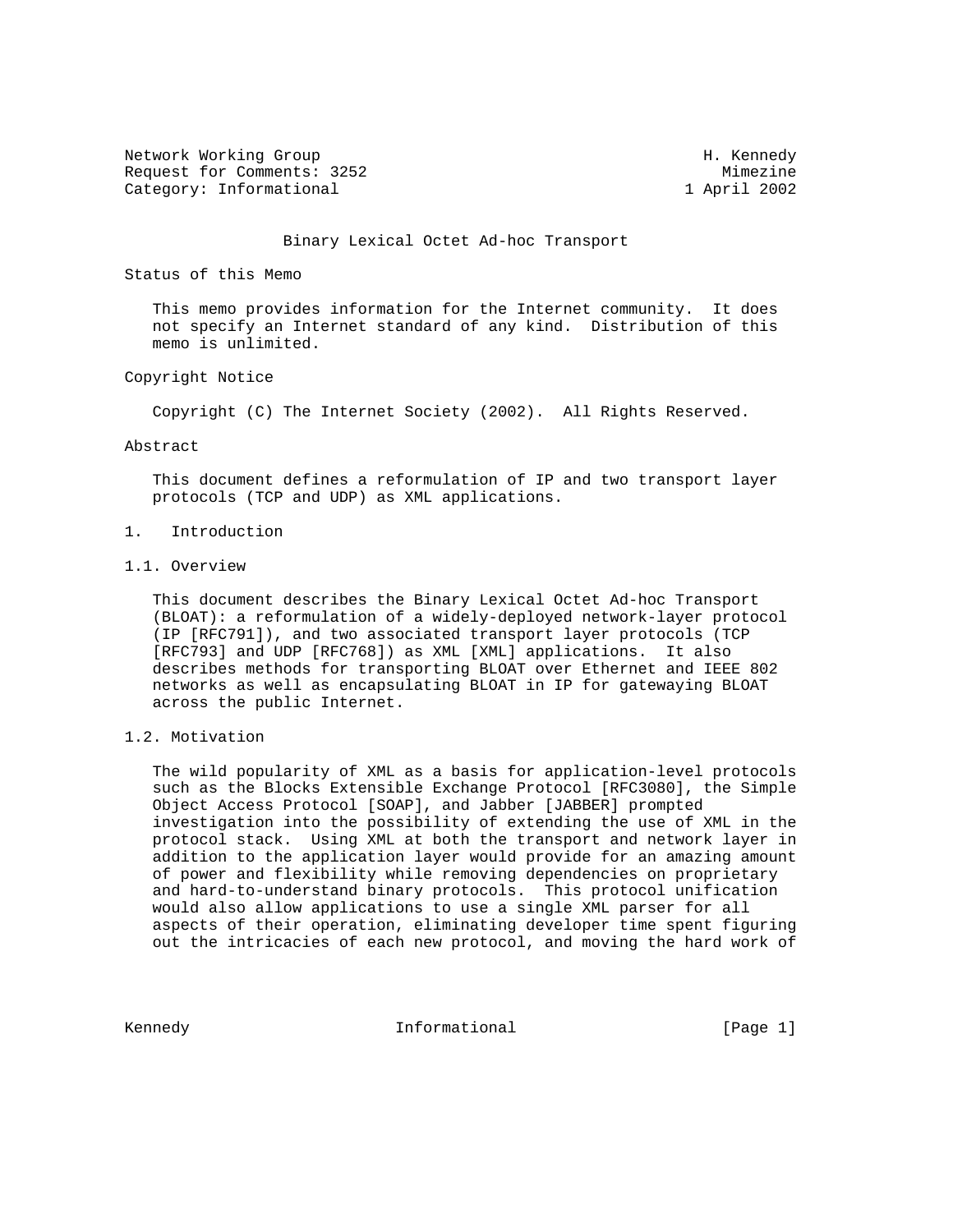parsing to the XML toolset. The use of XML also mitigates concerns over "network vs. host" byte ordering which is at the root of many network application bugs.

1.3. Relation to Existing Protocols

 The reformulations specified in this RFC follow as closely as possible the spirit of the RFCs on which they are based, and so MAY contain elements or attributes that would not be needed in a pure reworking (e.g. length attributes, which are implicit in XML.)

 The layering of network and transport protocols are maintained in this RFC despite the optimizations that could be made if the line were somewhat blurred (i.e. merging TCP and IP into a single, larger element in the DTD) in order to foster future use of this protocol as a basis for reformulating other protocols (such as ICMP.)

 Other than the encoding, the behavioral aspects of each of the existing protocols remain unchanged. Routing, address spaces, TCP congestion control, etc. behave as specified in the extant standards. Adapting to new standards and experimental algorithm heuristics for improving performance will become much easier once the move to BLOAT has been completed.

1.4. Requirement Levels

 The key words "MUST", "MUST NOT", "REQUIRED", "SHALL", "SHALL NOT", "SHOULD", "SHOULD NOT", "RECOMMENDED", "MAY", and "OPTIONAL" in this document are to be interpreted as described in BCP 14, RFC 2119 [RFC2119].

2. IPoXML

 This protocol MUST be implemented to be compliant with this RFC. IPoXML is the root protocol REQUIRED for effective use of TCPoXML (section 3.) and higher-level application protocols.

The DTD for this document type can be found in section 7.1.

 The routing of IPoXML can be easily implemented on hosts with an XML parser, as the regular structure lends itself handily to parsing and validation of the document/datagram and then processing the destination address, TTL, and checksum before sending it on to its next-hop.

 The reformulation of IPv4 was chosen over IPv6 [RFC2460] due to the wider deployment of IPv4 and the fact that implementing IPv6 as XML would have exceeded the 1500 byte Ethernet MTU.

Kennedy **Informational** [Page 2]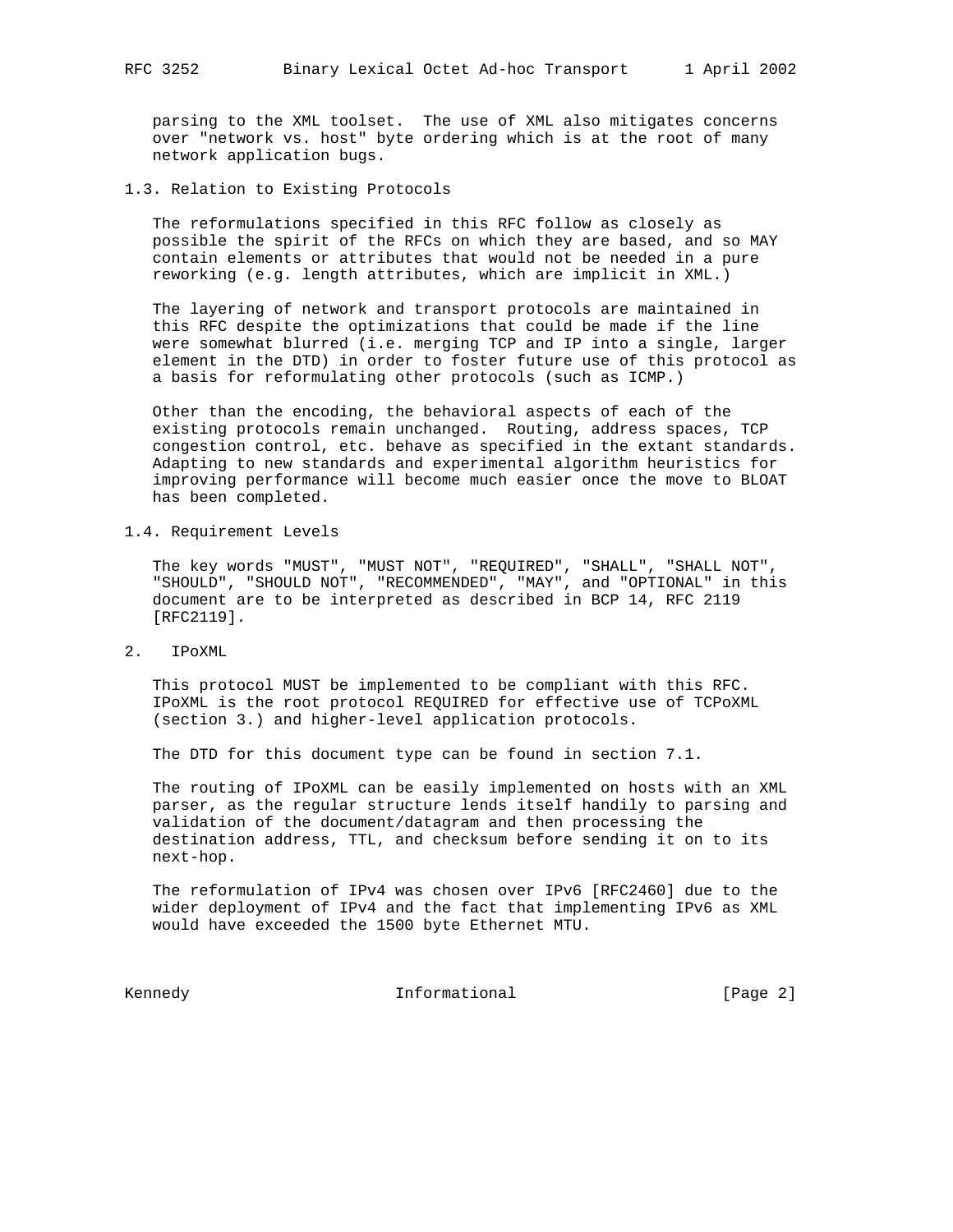All BLOAT implementations MUST use - and specify - the UTF-8 encoding of RFC 2279 [RFC2279]. All BLOAT document/datagrams MUST be well formed and include the XMLDecl.

2.1. IP Description

 A number of items have changed (for the better) from the original IP specification. Bit-masks, where present have been converted into human-readable values. IP addresses are listed in their dotted decimal notation [RFC1123]. Length and checksum values are present as decimal integers.

 To calculate the length and checksum fields of the IP element, a canonicalized form of the element MUST be used. The canonical form SHALL have no whitespace (including newline characters) between elements and only one space character between attributes. There SHALL NOT be a space following the last attribute in an element.

 An iterative method SHOULD be used to calculate checksums, as the length field will vary based on the size of the checksum.

 The payload element bears special attention. Due to the character set restrictions of XML, the payload of IP datagrams (which MAY contain arbitrary data) MUST be encoded for transport. This RFC REQUIRES the contents of the payload to be encoded in the base-64 encoding of RFC 2045 [RFC2045], but removes the requirement that the encoded output MUST be wrapped on 76-character lines.

Kennedy **Informational Informational** [Page 3]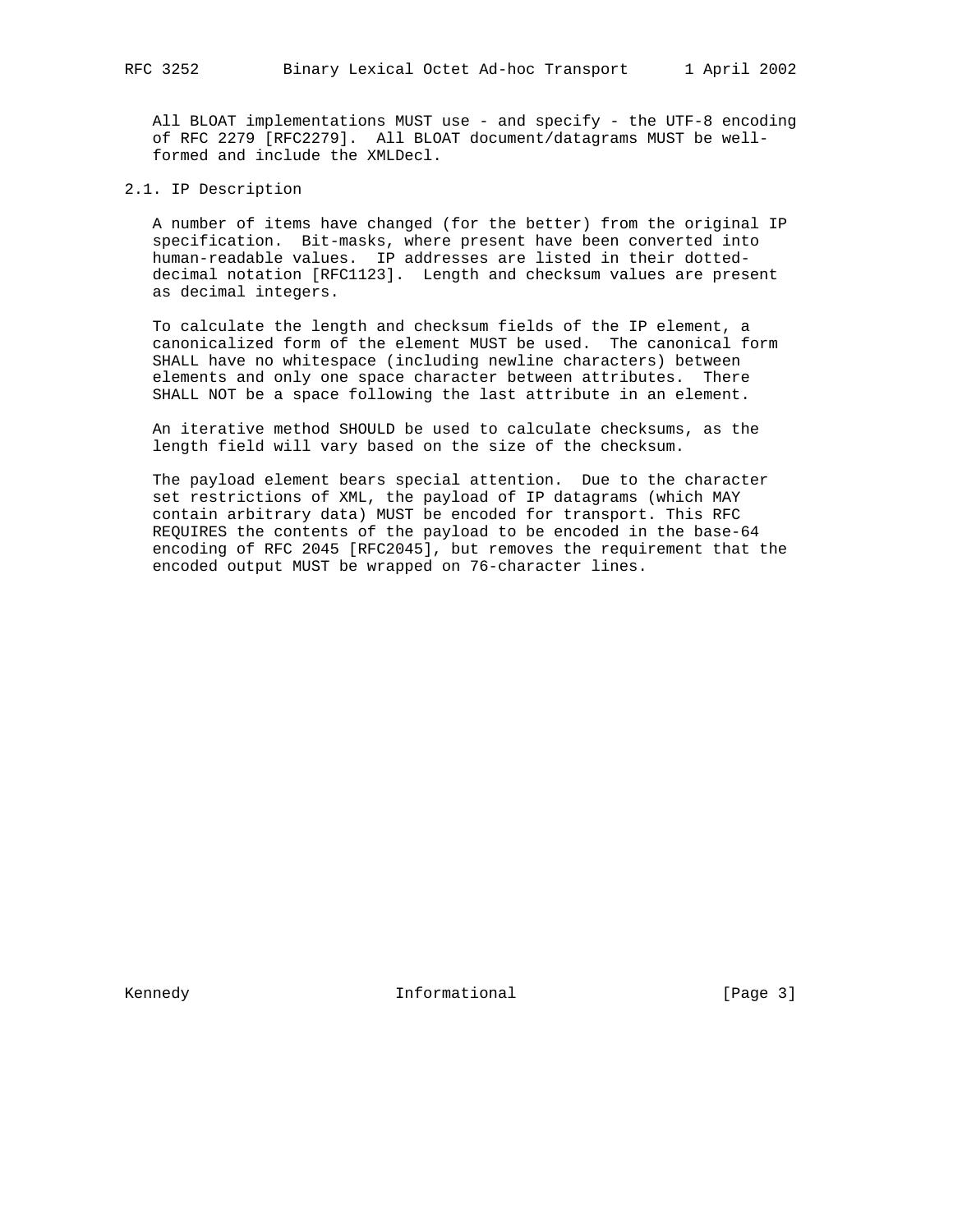# 2.2. Example Datagram

The following is an example IPoXML datagram with an empty payload:

```
 <?xml version="1.0" encoding="UTF-8"?>
 <!DOCTYPE ip PUBLIC "-//IETF//DTD BLOAT 1.0 IP//EN" "bloat.dtd">
 <ip>
 <header length="474">
 <version value="4"/>
 <tos precedence="Routine" delay="Normal" throughput="Normal"
      relibility="Normal" reserved="0"/>
 <total.length value="461"/>
 <id value="1"/>
 <flags reserved="0" df="dont" mf="last"/>
 <offset value="0"/>
 <ttl value="255"/>
 <protocol value="6"/>
 <checksum value="8707"/>
 <source address="10.0.0.22"/>
 <destination address="10.0.0.1"/>
 <options>
 <end copied="0" class="0" number="0"/>
 </options>
 <padding pad="0"/>
 </header>
 <payload>
 </payload>
\langleip>
```
3. TCPoXML

 This protocol MUST be implemented to be compliant with this RFC. The DTD for this document type can be found in section 7.2.

3.1. TCP Description

 A number of items have changed from the original TCP specification. Bit-masks, where present have been converted into human-readable values. Length and checksum and port values are present as decimal integers.

 To calculate the length and checksum fields of the TCP element, a canonicalized form of the element MUST be used as in section 2.1.

 An iterative method SHOULD be used to calculate checksums as in section 2.1.

The payload element MUST be encoded as in section 2.1.

Kennedy **Informational Informational** [Page 4]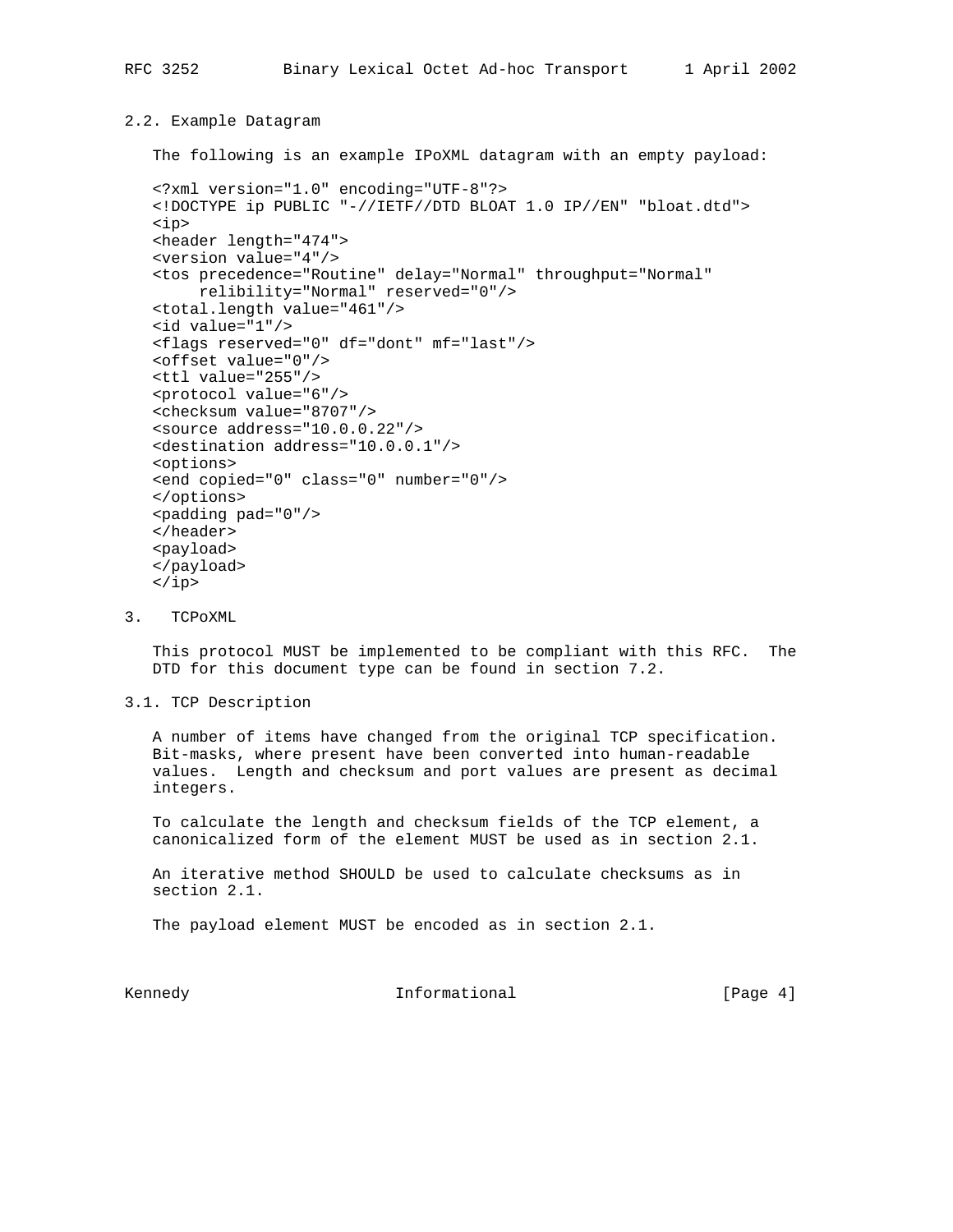The TCP offset element was expanded to a maximum of 255 from 16 to allow for the increased size of the header in XML.

 TCPoXML datagrams encapsulated by IPoXML MAY omit the <?xml?> header as well as the <!DOCTYPE> declaration.

## 3.2. Example Datagram

The following is an example TCPoXML datagram with an empty payload:

```
 <?xml version="1.0" encoding="UTF-8"?>
 <!DOCTYPE tcp PUBLIC "-//IETF//DTD BLOAT 1.0 TCP//EN" "bloat.dtd">
 <tcp>
 <tcp.header>
 <src port="31415"/>
 <dest port="42424"/>
 <sequence number="322622954"/>
 <acknowledgement number="689715995"/>
 <offset number=""/>
 <reserved value="0"/>
 <control syn="1" ack="1"/>
 <window size="1"/>
 <urgent pointer="0"/>
 <checksum value="2988"/>
 <tcp.options>
 <tcp.end kind="0"/>
 </tcp.options>
 <padding pad="0"/>
 </tcp.header>
 <payload>
 </payload>
 </tcp>
```
4. UDPoXML

 This protocol MUST be implemented to be compliant with this RFC. The DTD for this document type can be found in section 7.3.

4.1. UDP Description

 A number of items have changed from the original UDP specification. Bit-masks, where present have been converted into human-readable values. Length and checksum and port values are present as decimal integers.

Kennedy **Informational Informational** [Page 5]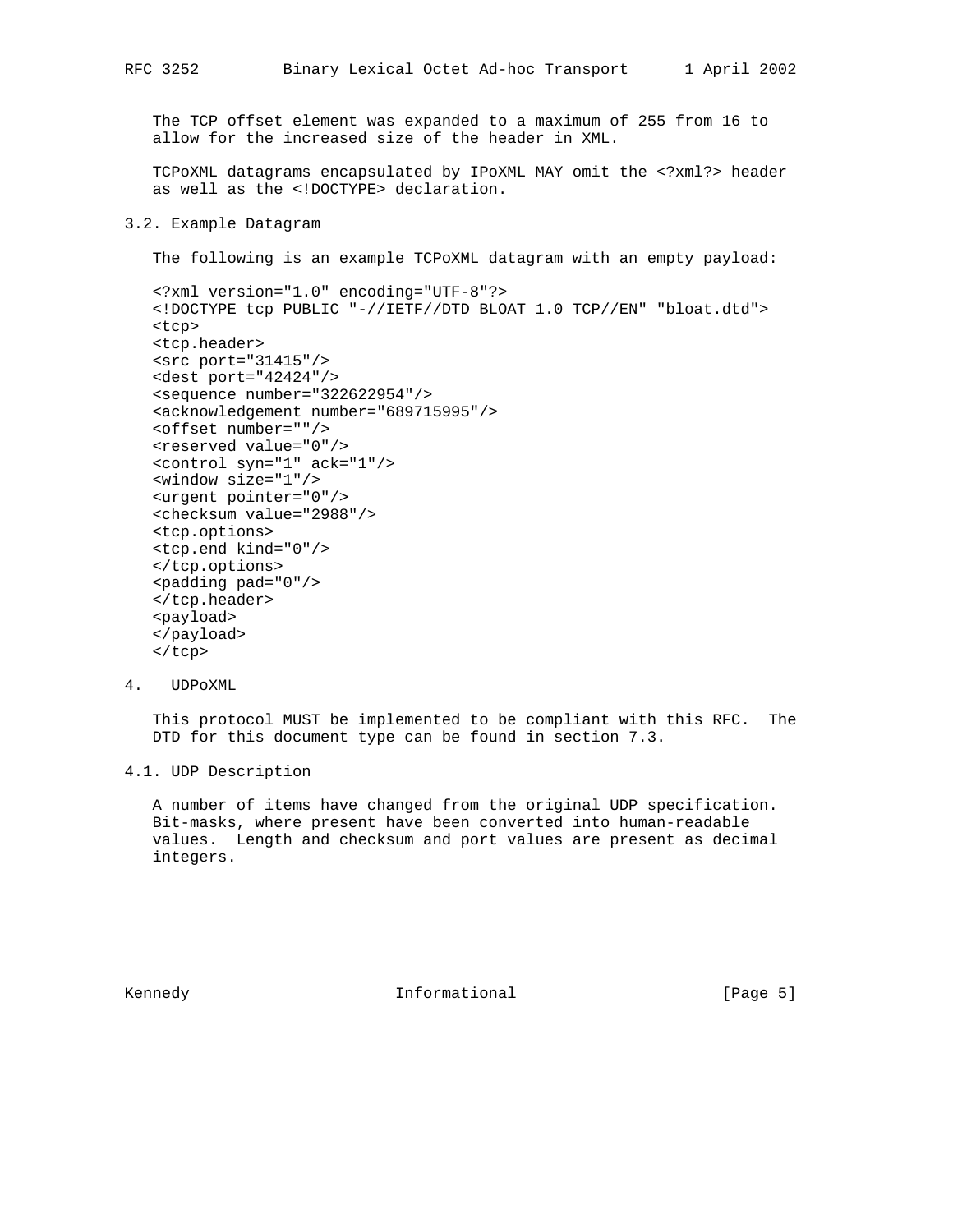To calculate the length and checksum fields of the UDP element, a canonicalized form of the element MUST be used as in section 2.1. An iterative method SHOULD be used to calculate checksums as in section 2.1.

The payload element MUST be encoded as in section 2.1.

 UDPoXML datagrams encapsulated by IPoXML MAY omit the <?xml?> header as well as the <!DOCTYPE> declaration.

4.2. Example Datagram

The following is an example UDPoXML datagram with an empty payload:

```
 <?xml version="1.0" encoding="UTF-8"?>
 <!DOCTYPE udp PUBLIC "-//IETF//DTD BLOAT 1.0 UDP//EN" "bloat.dtd">
 <udp>
 <udp.header>
 <src port="31415"/>
 <dest port="42424"/>
 <udp.length value="143"/>
 <checksum value="2988"/>
 </udp.header>
 <payload>
 </payload>
 </udp>
```
5. Network Transport

 This document provides for the transmission of BLOAT datagrams over two common families of physical layer transport. Future RFCs will address additional transports as routing vendors catch up to the specification, and we begin to see BLOAT routed across the Internet backbone.

5.1. Ethernet

 BLOAT is encapsulated in Ethernet datagrams as in [RFC894] with the exception that the type field of the Ethernet frame MUST contain the value 0xBEEF. The first 5 octets of the Ethernet frame payload will be 0x3c 3f 78 6d 6c ("<?xml".)

5.2. IEEE 802

 BLOAT is encapsulated in IEEE 802 Networks as in [RFC1042] except that the protocol type code for IPoXML is 0xBEEF.

Kennedy **Informational Informational** [Page 6]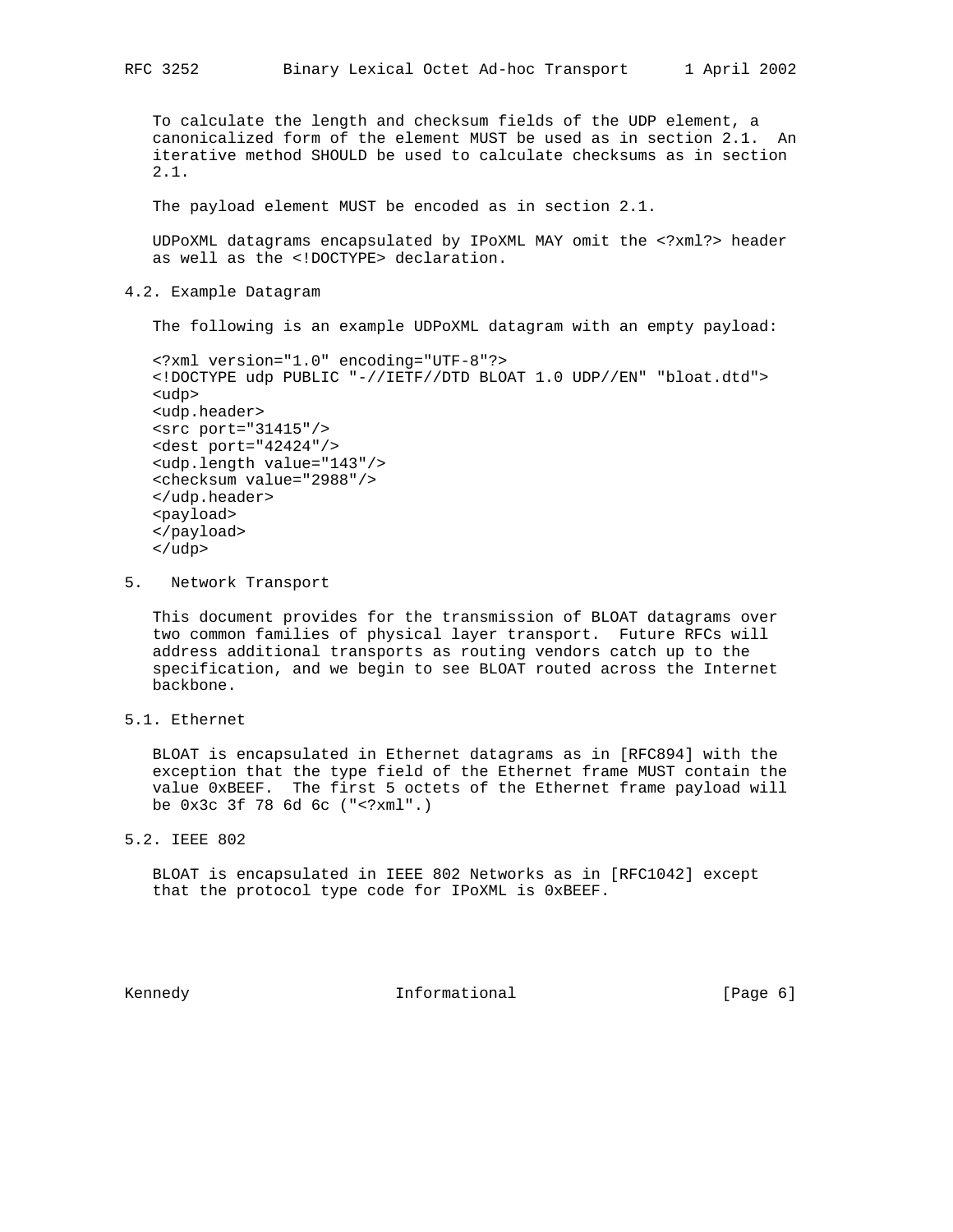6. Gatewaying over IP

 In order to facilitate the gradual introduction of BLOAT into the public Internet, BLOAT MAY be encapsulated in IP as in [RFC2003] to gateway between networks that run BLOAT natively on their LANs.

7. DTDs

 The Transport DTDs (7.2. and 7.3.) build on the definitions in the Network DTD (7.1.)

The DTDs are referenced by their PubidLiteral and SystemLiteral (from [XML]) although it is understood that most IPoXML implementations will not need to pull down the DTD, as it will normally be embedded in the implementation, and presents something of a catch-22 if you need to load part of your network protocol over the network.

7.1. IPoXML DTD

```
< ! -- DTD for IP over XML.
 Refer to this DTD as:
 <!DOCTYPE ip PUBLIC "-//IETF//DTD BLOAT 1.0 IP//EN" "bloat.dtd">
--&\lt! --
 DTD data types:
   Digits [0..9]+
   Precedence "NetworkControl | InternetworkControl |
               CRITIC | FlashOverride | Flash | Immediate |
                Priority | Routine"
   IP4Addr "dotted-decimal" notation of [RFC1123]
   Class [0..3]
   Sec "Unclassified | Confidential | EFTO | MMMM | PROG |
                 Restricted | Secret | Top Secret | Reserved"
   Compartments [0..65535]
   Handling [0..65535]
  TCC [0..16777216]
```
 $--&>$ 

Kennedy **Informational Informational** [Page 7]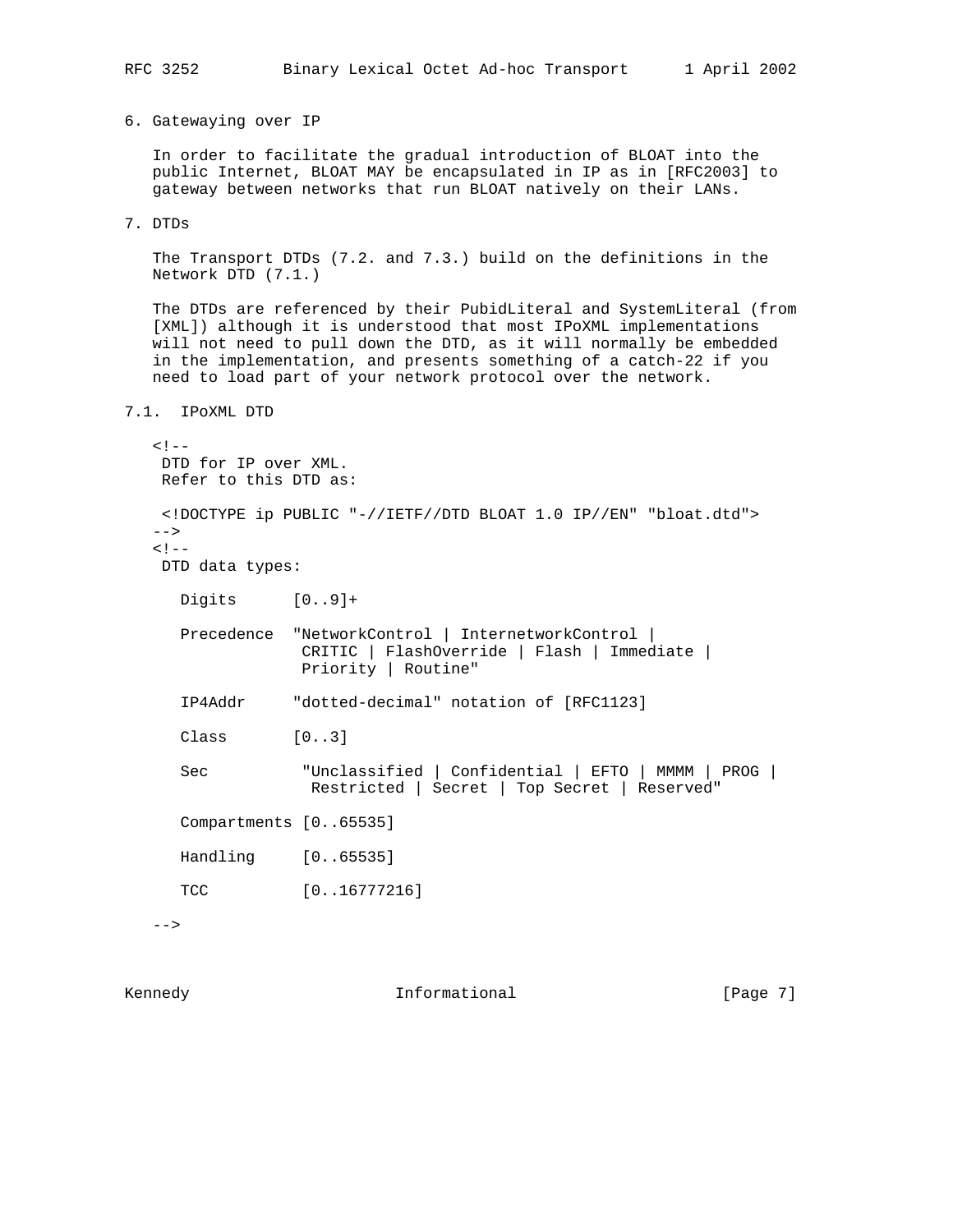<!ENTITY % Digits "CDATA"> <!ENTITY % Precedence "CDATA"> <!ENTITY % IP4Addr "CDATA"> <!ENTITY % Class "CDATA"> <!ENTITY % Sec "CDATA"> <!ENTITY % Compartments "CDATA"> <!ENTITY % Handling "CDATA"> <!ENTITY % TCC "CDATA"> <!ELEMENT ip (header, payload)> <!ELEMENT header (version, tos, total.length, id, flags, offset, ttl, protocol, checksum, source, destination, options, padding)> <!-- length of header in 32-bit words --> <!ATTLIST header length %Digits; #REQUIRED> <!ELEMENT version EMPTY> <!-- ip version. SHOULD be "4" --> <!ATTLIST version value %Digits; #REQUIRED> <!ELEMENT tos EMPTY> <!ATTLIST tos precedence %Precedence; #REQUIRED delay (normal | low) #REQUIRED throughput (normal | high) #REQUIRED relibility (normal | high) #REQUIRED reserved CDATA #FIXED "0"> <!ELEMENT total.length EMPTY>  $<$ !  $$  total length of datagram (header and payload) in octets, MUST be less than 65,535 (and SHOULD be less than 1024 for IPoXML on local ethernets).  $--$  <!ATTLIST total.length value %Digits; #REQUIRED> <!ELEMENT id EMPTY>  $\langle - - 0 \rangle$   $\langle - 10 \rangle$   $\langle - 65, 535 \rangle$   $\langle - - 10 \rangle$  <!ATTLIST id value %Digits; #REQUIRED> <!ELEMENT flags EMPTY> <!-- df = don't fragment, mf = more fragments --> <!ATTLIST flags

Kennedy **Informational Informational** [Page 8]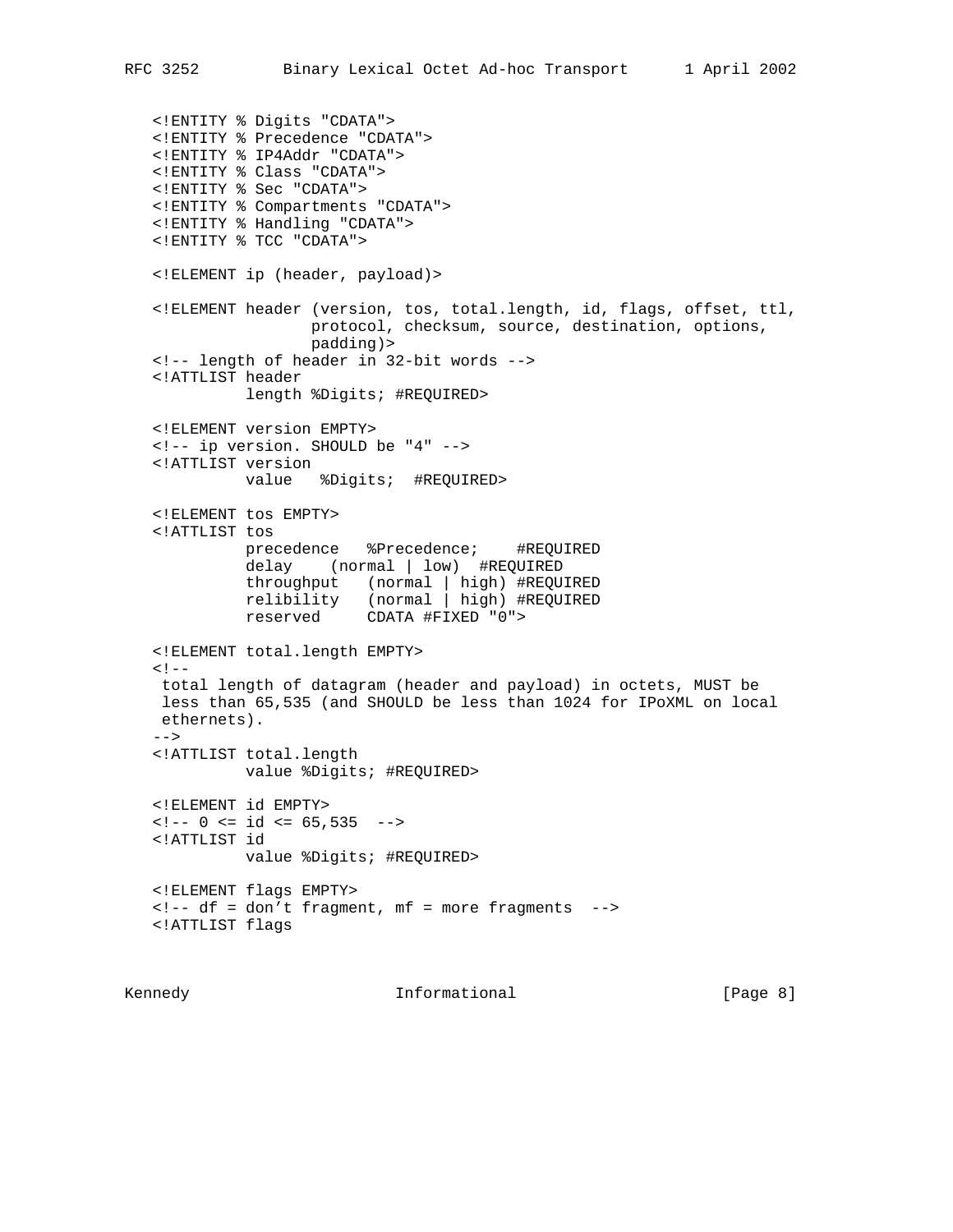reserved CDATA #FIXED "0" df (may|dont) #REQUIRED mf (last|more) #REQUIRED> <!ELEMENT offset EMPTY>  $\langle -1 - 0 \rangle$   $\langle -2 - 0 \rangle$  = offset  $\langle -2 - 8192 \rangle$  measured in 8 octet (64-bit) chunks --> <!ATTLIST offset value %Digits; #REQUIRED> <!ELEMENT ttl EMPTY>  $\langle - - 0 \rangle$   $\langle - \rangle$  ttl  $\langle - 255 \rangle$  <!ATTLIST ttl value %Digits; #REQUIRED> <!ELEMENT protocol EMPTY>  $\langle -1 - 0 \rangle$   $\langle -255 \rangle$  (per IANA)  $\langle -255 \rangle$  <!ATTLIST protocol value %Digits; #REQUIRED> <!ELEMENT checksum EMPTY>  $\langle -2 - 0 \rangle$   $\langle -2 - 0 \rangle$  = checksum  $\langle -2 - 65535 \rangle$  (over header only)  $\langle -2 - 8452 \rangle$  <!ATTLIST checksum value %Digits; #REQUIRED> <!ELEMENT source EMPTY> <!ATTLIST source address %IP4Addr; #REQUIRED> <!ELEMENT destination EMPTY> <!ATTLIST destination address %IP4Addr; #REQUIRED> <!ELEMENT options ( end | noop | security | loose | strict | record | stream | timestamp )\*> <!ELEMENT end EMPTY> <!ATTLIST end copied (0|1) #REQUIRED class CDATA #FIXED "0" number CDATA #FIXED "0"> <!ELEMENT noop EMPTY> <!ATTLIST noop copied (0|1) #REQUIRED class CDATA #FIXED "0" number CDATA #FIXED "1"> <!ELEMENT security EMPTY>

Kennedy **Informational Informational** [Page 9]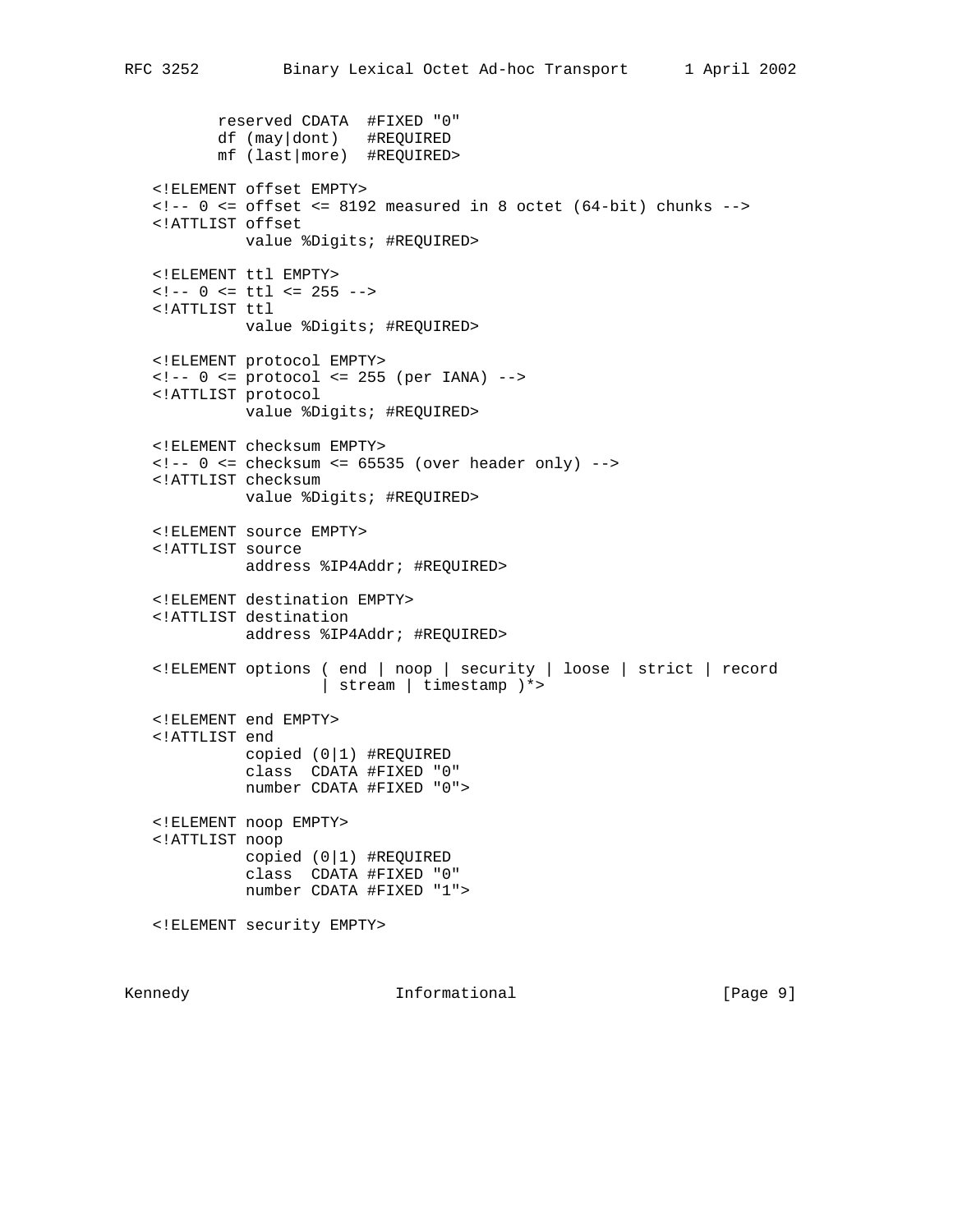<!ATTLIST security copied CDATA #FIXED "1" class CDATA #FIXED "0" number CDATA #FIXED "2" length CDATA #FIXED "11" security %Sec; #REQUIRED compartments %Compartments; #REQUIRED handling %Handling; #REQUIRED tcc %TCC; #REQUIRED> <!ELEMENT loose (hop)+> <!ATTLIST loose copied CDATA #FIXED "1" class CDATA #FIXED "0" number CDATA #FIXED "3" length %Digits; #REQUIRED pointer %Digits; #REQUIRED> <!ELEMENT hop EMPTY> <!ATTLIST hop address %IP4Addr; #REQUIRED> <!ELEMENT strict (hop)+> <!ATTLIST strict copied CDATA #FIXED "1" class CDATA #FIXED "0" number CDATA #FIXED "9" length %Digits; #REQUIRED pointer %Digits; #REQUIRED> <!ELEMENT record (hop)+> <!ATTLIST record copied CDATA #FIXED "0" class CDATA #FIXED "0" number CDATA #FIXED "7" length %Digits; #REQUIRED pointer %Digits; #REQUIRED> <!ELEMENT stream EMPTY>  $\langle -2 - 0 \rangle$   $\langle -1 - 0 \rangle$   $\langle -1 - 0 \rangle$   $\langle -1 - 0 \rangle$   $\langle -1 - 0 \rangle$   $\langle -1 - 0 \rangle$   $\langle -1 - 0 \rangle$   $\langle -1 - 0 \rangle$  <!ATTLIST stream copied CDATA #FIXED "1" class CDATA #FIXED "0" number CDATA #FIXED "8" length CDATA #FIXED "4" id %Digits; #REQUIRED> <!ELEMENT timestamp (tstamp)+>  $\langle -1 - 0 \rangle = \text{of} \, \text{Im} \, \langle -15 \rangle - \rangle$ 

Kennedy **Informational Informational** [Page 10]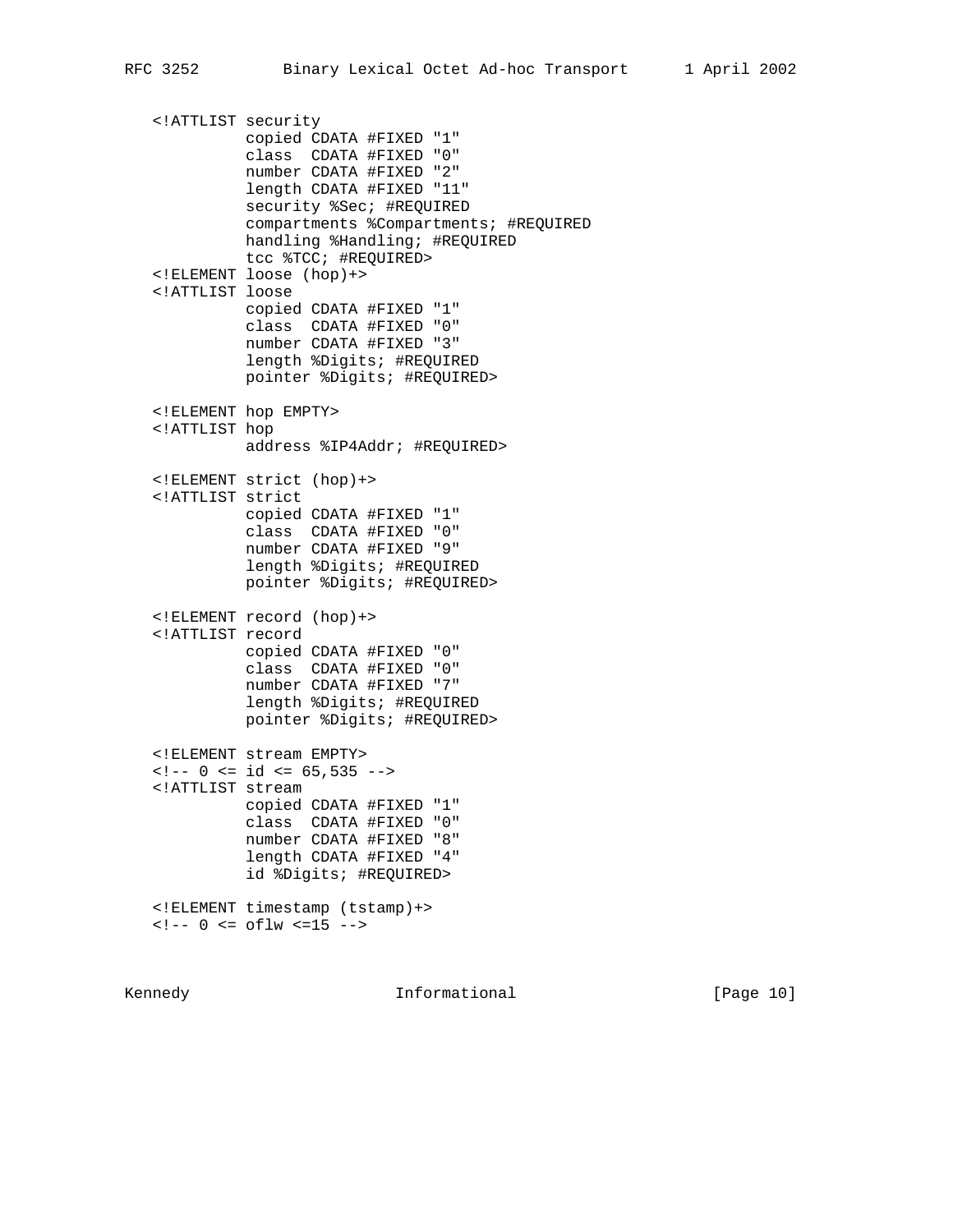<!ATTLIST timestamp copied CDATA #FIXED "0" class CDATA #FIXED "2" number CDATA #FIXED "4" length %Digits; #REQUIRED pointer %Digits; #REQUIRED oflw %Digits; #REQUIRED flag  $(0 \mid 1 \mid 3)$  #REQUIRED> <!ELEMENT tstamp EMPTY> <!ATTLIST tstamp time %Digits; #REQUIRED address %IP4Addr; #IMPLIED>  $<$ !  $$  padding to bring header to 32-bit boundary. pad MUST be "0"\*  $--&>$  <!ELEMENT padding EMPTY> <!ATTLIST padding pad CDATA #REQUIRED> <!-- payload MUST be encoded as base-64 [RFC2045], as modified by section 2.1 of this RFC --> <!ELEMENT payload (CDATA)> 7.2. TCPoXML DTD  $< ! - -$  DTD for TCP over XML. Refer to this DTD as: <!DOCTYPE tcp PUBLIC "-//IETF//DTD BLOAT 1.0 TCP//EN" "bloat.dtd">  $--&>$  <!-- the pseudoheader is only included for checksum calculations --> <!ELEMENT tcp (tcp.pseudoheader?, tcp.header, payload)> <!ELEMENT tcp.header (src, dest, sequence, acknowledgement, offset, reserved, control, window, checksum, urgent, tcp.options, padding)> <!ELEMENT src EMPTY>  $\langle - - 0 \rangle$   $\langle - 2 \rangle$  = port  $\langle - 65, 535 \rangle$  <!ATTLIST src port %Digits; #REQUIRED> <!ELEMENT dest EMPTY>  $\langle - - 0 \rangle$   $\langle - 2 \rangle$  = port  $\langle - 65, 535 \rangle$ 

Kennedy **Informational Informational** [Page 11]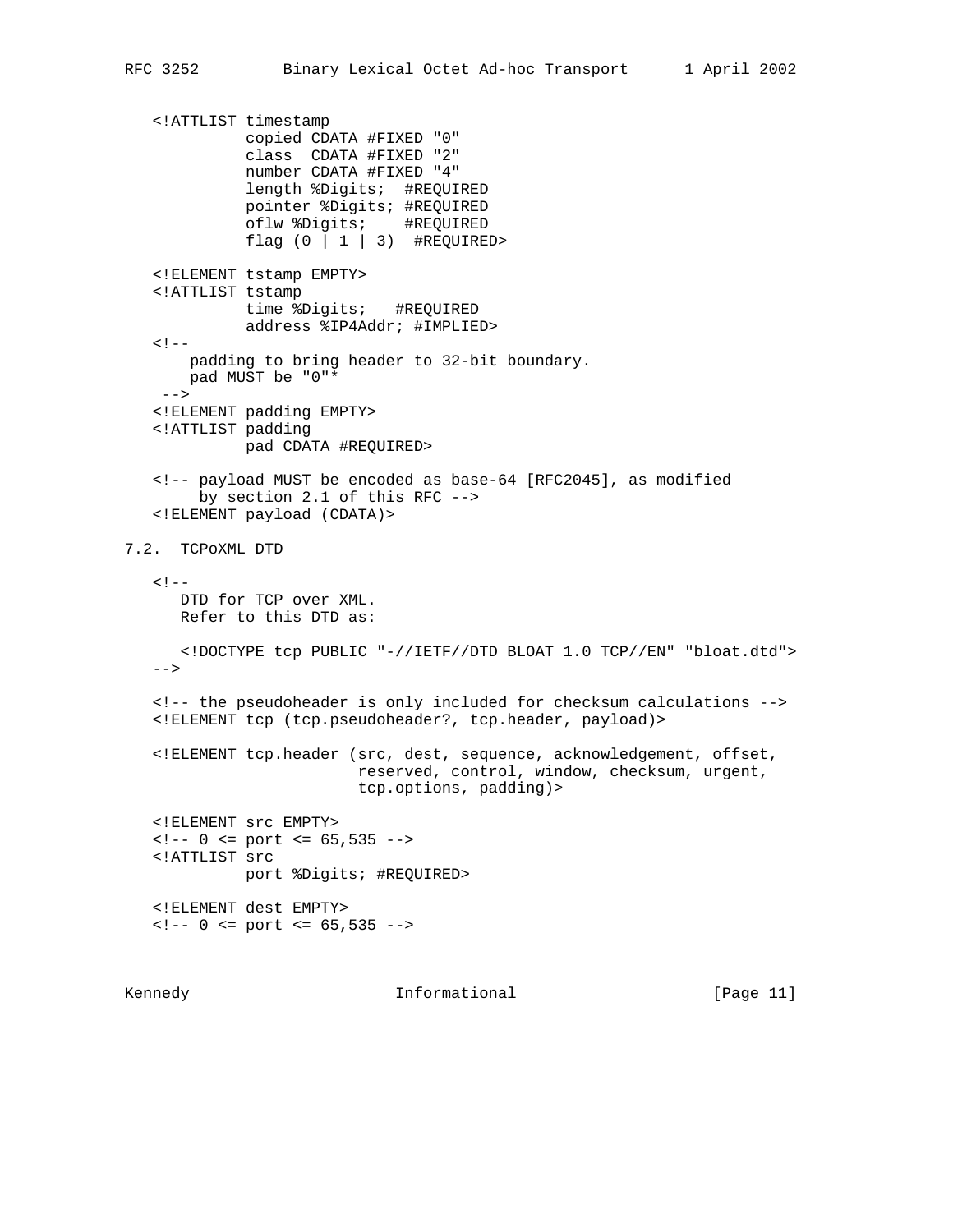```
 <!ATTLIST dest
            port %Digits; #REQUIRED>
 <!ELEMENT sequence EMPTY>
 <!-- 0 <= number <= 4294967295 -->
 <!ATTLIST sequence
           number %Digits; #REQUIRED>
 <!ELEMENT acknowledgement EMPTY>
\langle -1 - 0 \rangle \langle -1 \rangle number \langle -1 \rangle 4294967295 -->
 <!ATTLIST acknowledgement
            number %Digits; #REQUIRED>
 <!ELEMENT offset EMPTY>
\langle -1 - 0 \rangle \langle 1 - 0 \rangle \langle 2 - 1 \rangle <!ATTLIST offset
            number %Digits; #REQUIRED>
 <!ELEMENT reserved EMPTY>
 <!ATTLIST reserved
            value CDATA #FIXED "0">
 <!ELEMENT control EMPTY>
 <!ATTLIST control
            urg (0|1) #IMPLIED
           ack (0|1) #IMPLIED
           psh (0|1) #IMPLIED
           rst (0|1) #IMPLIED
           syn (0|1) #IMPLIED
           fin (0|1) #IMPLIED>
 <!ELEMENT window EMPTY>
\langle - - 0 \rangle \langle - 0 \rangle = size \langle - 65, 535 \rangle -->
 <!ATTLIST window
            size %Digits; #REQUIRED>
< ! - - checksum as in ip, but with
    the following pseudo-header added into the tcp element:
   -->
 <!ELEMENT tcp.pseudoheader (source, destination, protocol,
                                 tcp.length)>
< ! -- tcp header + data length in octets. does not include the size of
   the pseudoheader.
 --&>
```
Kennedy **Informational Informational** [Page 12]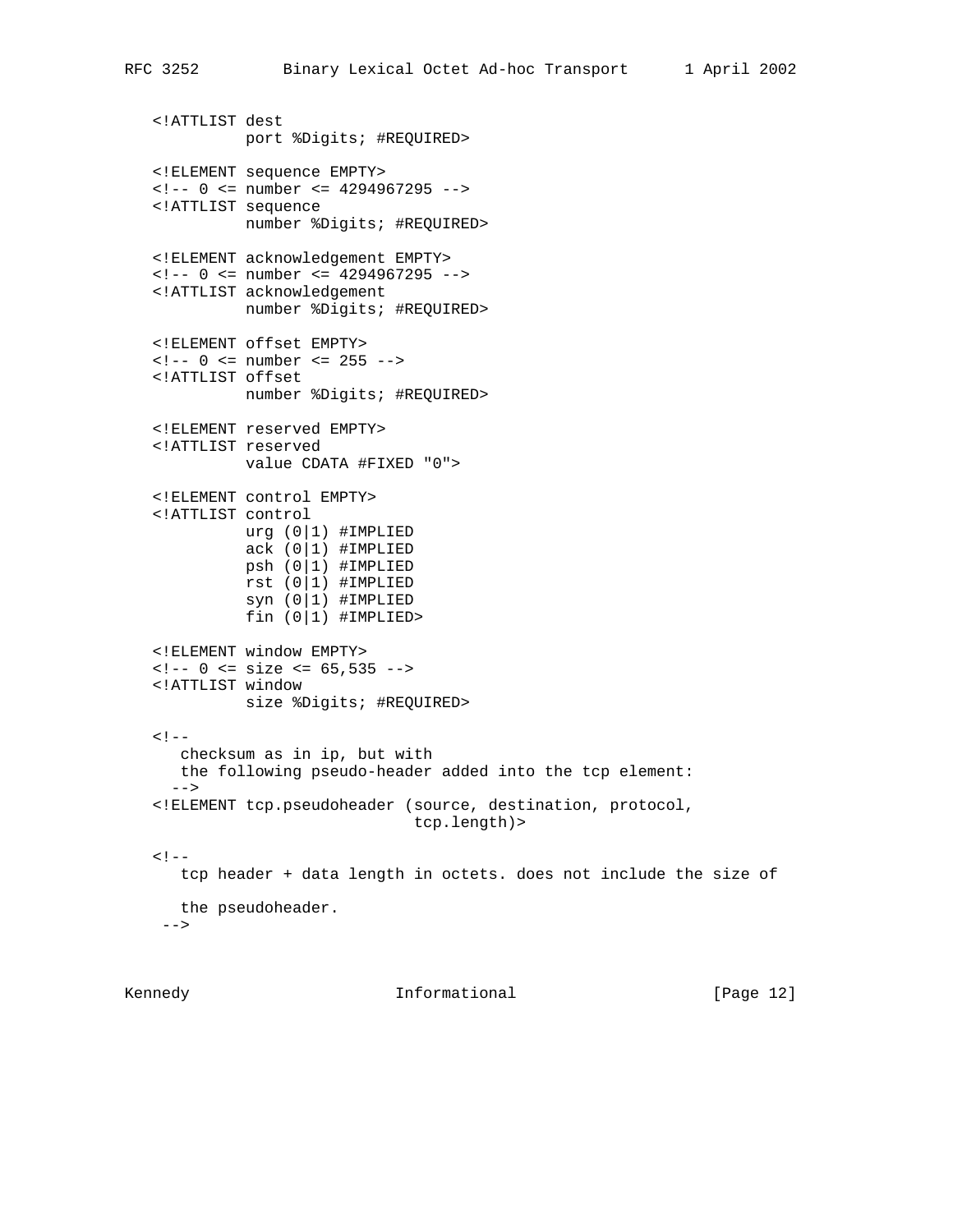<!ELEMENT tcp.length EMPTY> <!ATTLIST tcp.length value %Digits; #REQUIRED> <!ELEMENT urgent EMPTY>  $\langle -2 - 0 \rangle$   $\langle 2 - 0 \rangle$  = pointer  $\langle 2 - 65, 535 \rangle$  --> <!ATTLIST urgent pointer %Digits; #REQUIRED> <!ELEMENT tcp.options (tcp.end | tcp.noop | tcp.mss)+> <!ELEMENT tcp.end EMPTY> <!ATTLIST tcp.end kind CDATA #FIXED "0"> <!ELEMENT tcp.noop EMPTY> <!ATTLIST tcp.noop kind CDATA #FIXED "1"> <!ELEMENT tcp.mss EMPTY> <!ATTLIST tcp.mss kind CDATA #FIXED "2" length CDATA #FIXED "4" size %Digits; #REQUIRED> 7.3. UDPoXML DTD  $< ! - -$  DTD for UDP over XML. Refer to this DTD as: <!DOCTYPE udp PUBLIC "-//IETF//DTD BLOAT 1.0 UDP//EN" "bloat.dtd"> --> <!ELEMENT udp (udp.pseudoheader?, udp.header, payload)> <!ELEMENT udp.header (src, dest, udp.length, checksum)> <!ELEMENT udp.pseudoheader (source, destination, protocol, udp.length)>  $< ! - -$  udp header + data length in octets. does not include the size of the pseudoheader. --> <!ELEMENT udp.length EMPTY> <!ATTLIST udp.length value %Digits; #REQUIRED>

Kennedy **Informational Informational** [Page 13]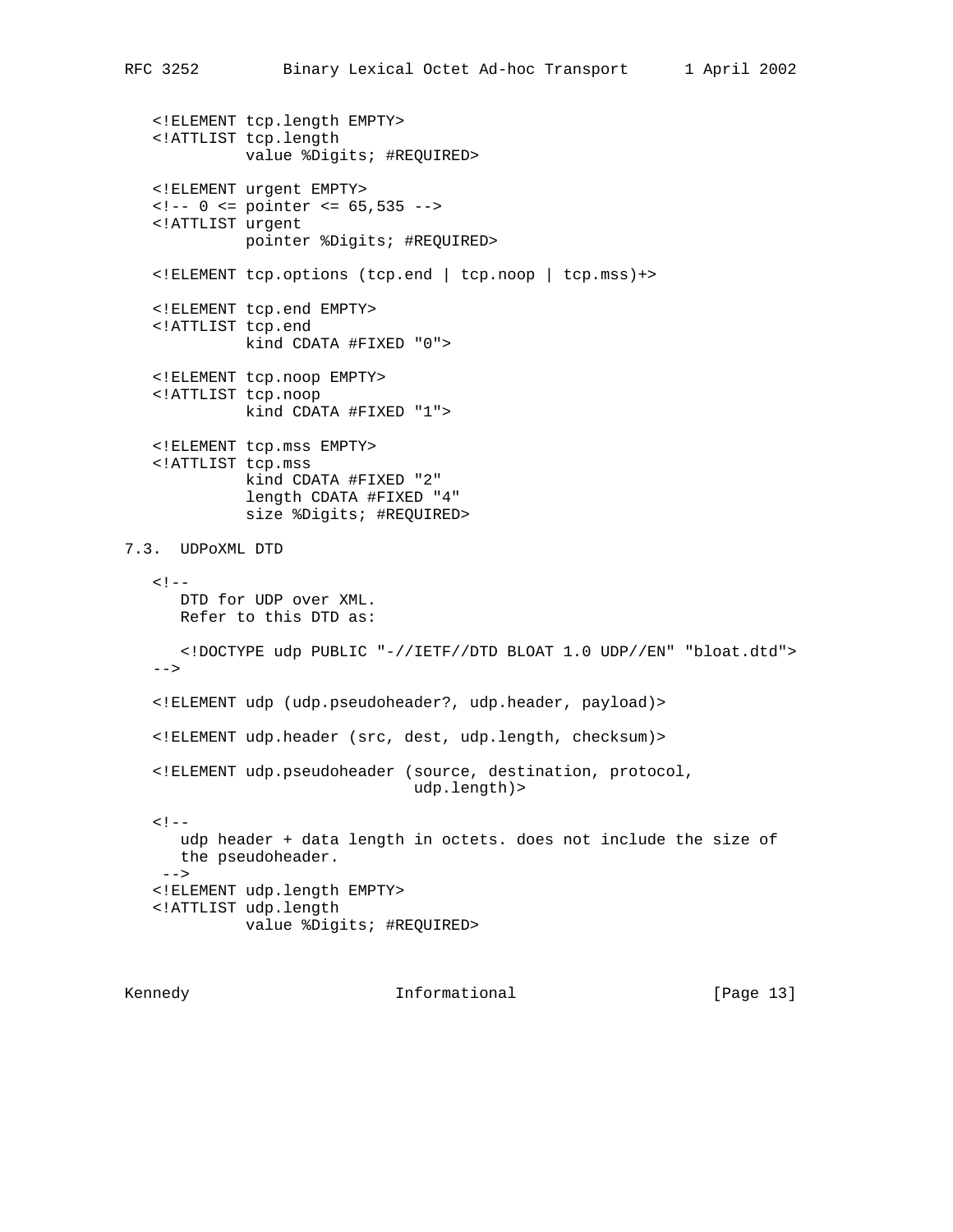### 8. Security Considerations

 XML, as a subset of SGML, has the same security considerations as specified in SGML Media Types [RFC1874]. Security considerations that apply to IP, TCP and UDP also likely apply to BLOAT as it does not attempt to correct for issues not related to message format.

- 9. References
	- [JABBER] Miller, J., "Jabber", draft-miller-jabber-00.txt, February 2002. (Work in Progress)
	- [RFC768] Postel, J., "User Datagram Protocol", STD 6, RFC 768, August 1980.
	- [RFC791] Postel, J., "Internet Protocol", STD 5, RFC 791, September 1981.
	- [RFC793] Postel, J., "Transmission Control Protocol", STD 7, RFC 793, September 1981.
	- [RFC894] Hornig, C., "Standard for the Transmission of IP Datagrams over Ethernet Networks.", RFC 894, April 1984.
	- [RFC1042] Postel, J. and J. Reynolds, "Standard for the Transmission of IP Datagrams Over IEEE 802 Networks", STD 43, RFC 1042, February 1988.
	- [RFC1123] Braden, R., "Requirements for Internet Hosts Application and Support", RFC 1123, October 1989.
	- [RFC1874] Levinson, E., "SGML Media Types", RFC 1874, December 1995.
	- [RFC2003] Perkins, C., "IP Encapsulation within IP", RFC 2003, October 1996.
	- [RFC2045] Freed, N. and N. Borenstein, "Multipurpose Internet Mail Extensions (MIME) Part One: Format of Internet Message Bodies", RFC 2045, November 1996.
	- [RFC2119] Bradner, S., "Key words for use in RFCs to Indicate Requirement Levels", BCP 14, RFC 2119, March 1997.
	- [RFC2279] Yergeau, F., "UTF-8, a transformation format of ISO 10646", RFC 2279, January 1998.

Kennedy **Informational Informational** [Page 14]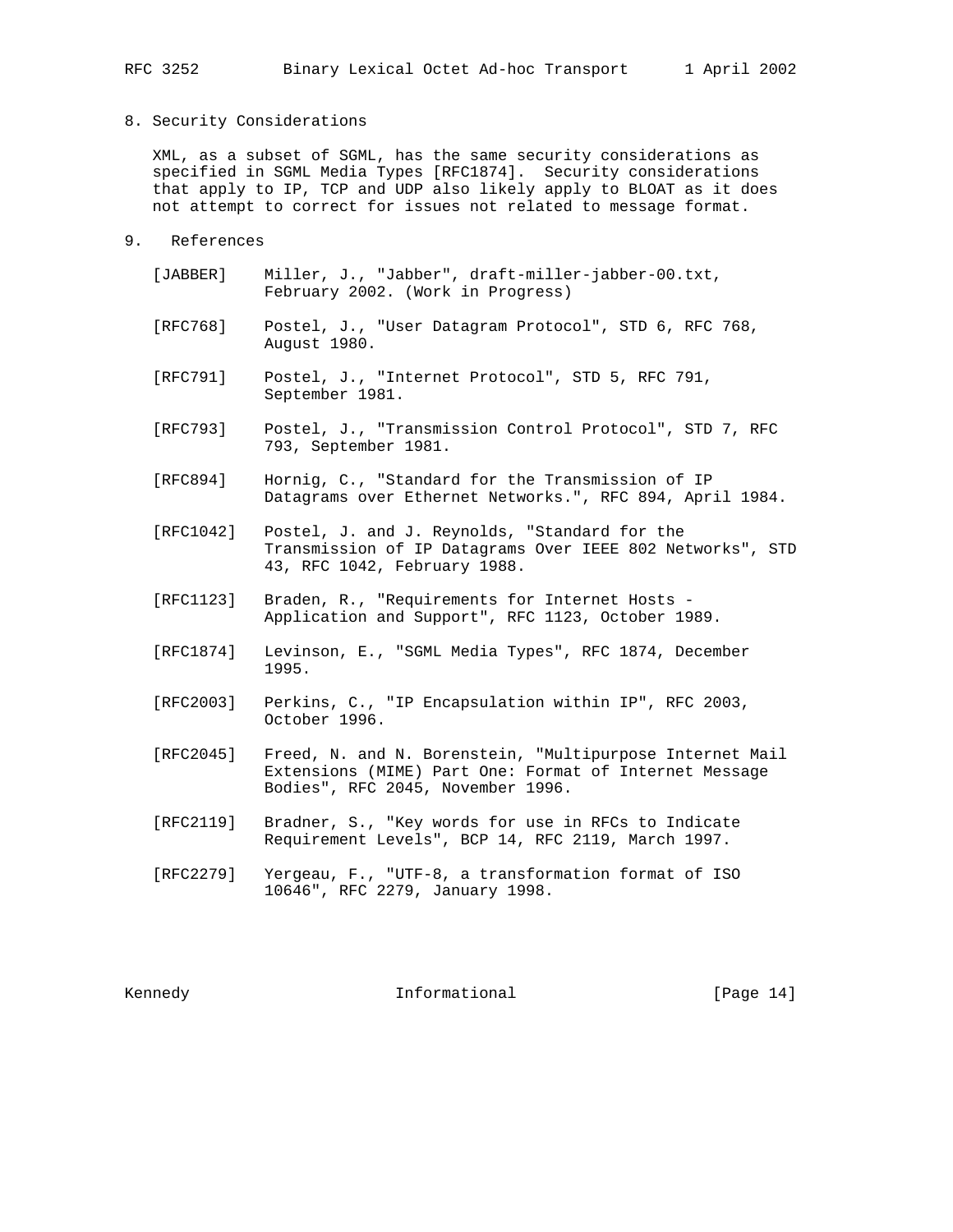RFC 3252 Binary Lexical Octet Ad-hoc Transport 1 April 2002

- [RFC2460] Deering, S. and R. Hinden, "Internet Protocol, Version 6 (IPv6) Specification", RFC 2460, December 1998.
- [RFC3080] Rose, M., "The Blocks Extensible Exchange Protocol Core", RFC 3080, March 2001.
- [SOAP] Box, D., Ehnebuske, D., Kakivaya, G., Layman, A., Mendelsohn, N., Nielsen, H. F., Thatte, S. Winer, D., "Simple Object Access Protocol (SOAP) 1.1" World Wide Web Consortium Note, May 2000 http://www.w3.org/TR/SOAP/
- [XML] Bray, T., Paoli, J., Sperberg-McQueen, C. M., "Extensible Markup Language (XML)" World Wide Web Consortium Recommendation REC- xml-19980210. http://www.w3.org/TR/1998/REC-xml-19980210
- 10. Author's Address

 Hugh Kennedy Mimezine 1060 West Addison Chicago, IL 60613 USA

EMail: kennedyh@engin.umich.edu

Kennedy **Informational Informational** [Page 15]